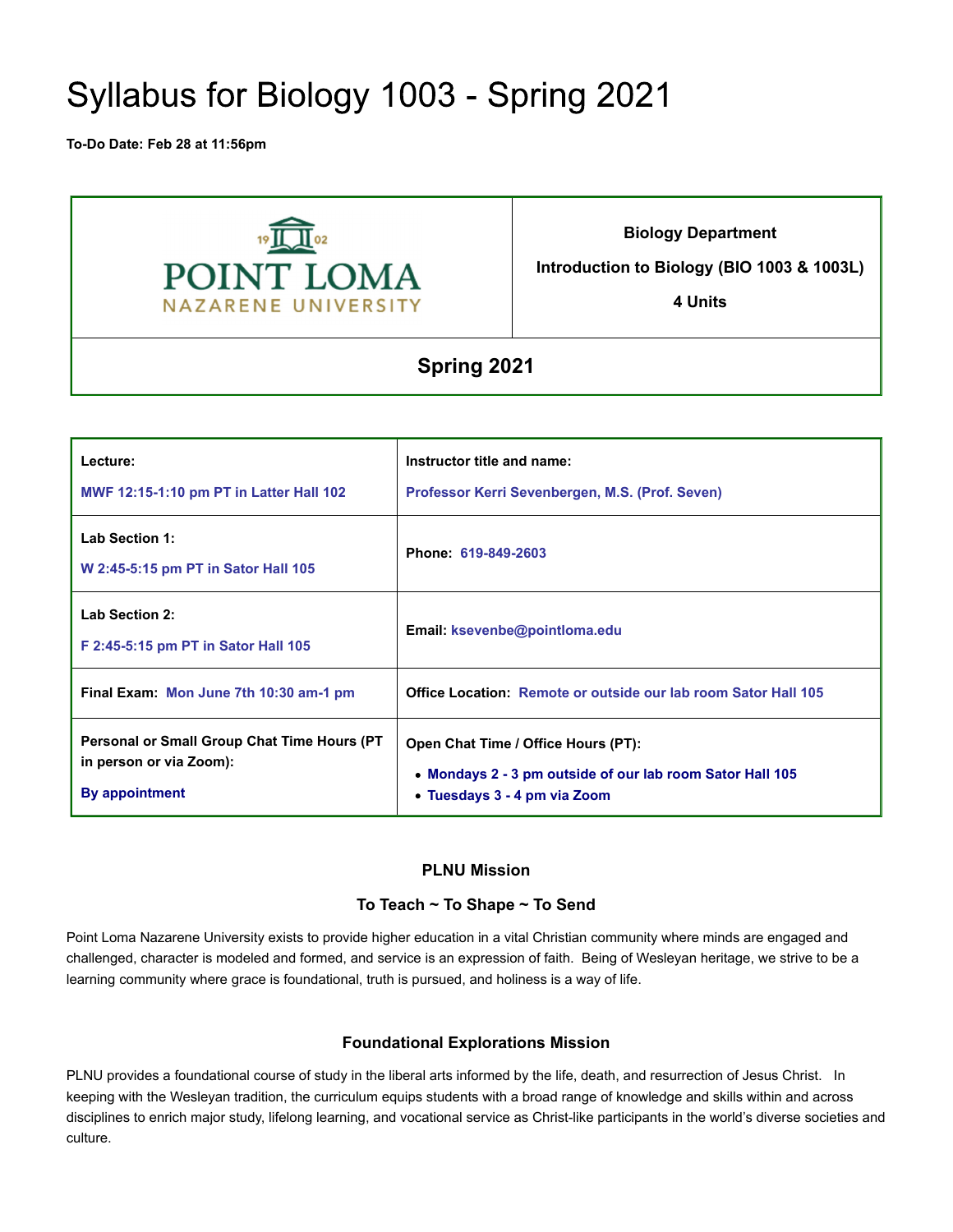# **COURSE DESCRIPTION**

- This course is one of the components of the General Education Program at PLNU, under the category of "Exploring an Interdependent World." By including this course in a common educational experience for undergraduates, the faculty supports an introduction to the natural and social sciences as tools for exploring the world, with emphasis on collecting and interpreting empirical data for both theoretical and practical purposes.
- This course is designed to promote understanding of diverse subject areas in biology, both for the personal growth of each student, and to meet the California Multiple Subject Teaching Credential requirements for teaching K-8 for students who are pursuing a career in education.
- This course explores major themes in these subject areas as they relate to everyday life, ethical concerns, conservation issues, common alternate conceptions, and the convergence of science and faith.
- Course lecture and lab activities are designed to provide multiple opportunities for students to learn and to apply the major unifying ideas and to learn how scientific inquiry operates within the field of biology.
- The Biology 1003L laboratory is a co-requisite for Bio 1003 lecture. Students enrolled in Bio 1003 must be enrolled in Bio 1003L, and vice versa. If Bio 1003 is dropped, Bio 1003L must also be dropped.

# **COURSE SPIRITUAL OUTCOME**

I would like us to work together to create an atmosphere in this class that embodies the verses:

*You should love your neighbor as yourself.* (Matthew 22:39)

*The stranger who dwells among you shall be to you as one born among you, and you shall love him as yourself; for you were strangers in the land of Egypt.* (Leviticus 19:34)

To this end, **we will be thinking about how we can help each other succeed in this class and beyond, both academically and spiritually**, and how we can take responsibility for each other's achievement.

## **COURSE LEARNING OUTCOMES**

By the end of this course, you will be able to:

#### **Major Unifying Ideas in Biology**

| Letter | Outcome                                                                                                                                      |  |  |  |  |  |
|--------|----------------------------------------------------------------------------------------------------------------------------------------------|--|--|--|--|--|
| S      | Living systems at all levels are interconnected and interacting.                                                                             |  |  |  |  |  |
|        | Information is stored, transferred, and expressed at the cell, organ and system level.                                                       |  |  |  |  |  |
| Е      | The diversity of life changes over time (evolved) by processes of the environment acting on variation, and other types<br>of genetic change. |  |  |  |  |  |
| M      | <b>Matter</b> and energy are transformed within cells, organisms and ecosystems.                                                             |  |  |  |  |  |
| S      | Basic units of structure define the function of living organisms and their components at all levels.                                         |  |  |  |  |  |

1. **Demonstrate** an understanding of **major unifying ideas in biology** represented by STEMS. See above table.

2. **Apply** the processes and methods of scientific inquiry (both hypothesis testing and discovery science) to address biological problems and to skeptically evaluate scientific information.

- 3. **Recognize** the societal role and impact of biological research.
- 4. Use basic laboratory equipment including graduated cylinders, microscopes, and scales to test hypotheses. **\***
- 5. **Prepare** graphs to present data, **interpret** data, and **draw conclusions** based on data.\*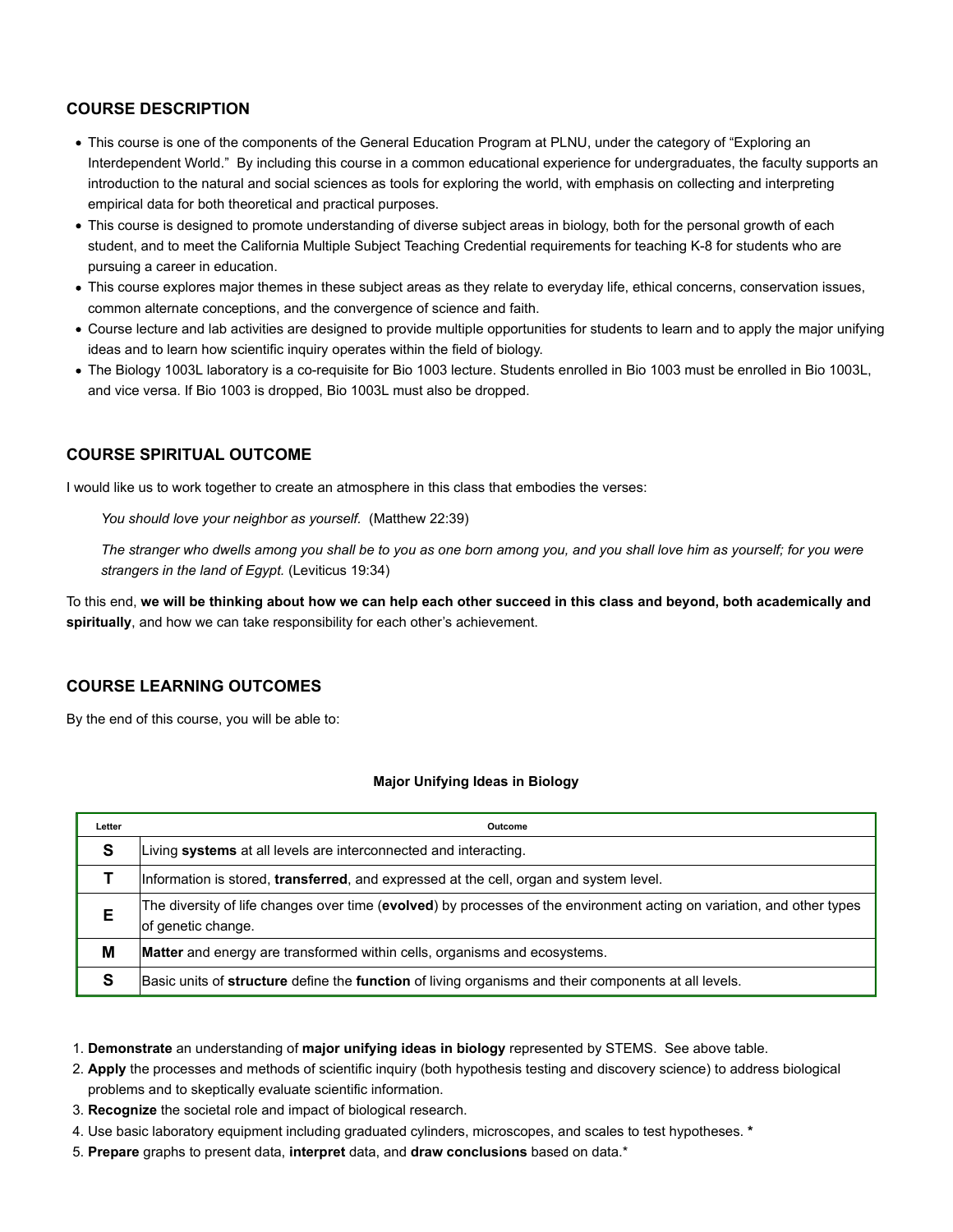*\*Selected questions on the final exam will be used to assess Foundational Explorations Learning Outcome 1d. Critical Thinking: Students will be able to examine, critique, and synthesize information in order to arrive at reasoned conclusions.*

# **REQUIRED TEXT AND COURSE MATERIALS**

- **Belk & Borden Maier.** 2019. *Biology: Science for Life with Physiology* **(https://www.pearson.com/store/p/biology-sciencefor-life-with-physiology/P100000890943)** . 6th ed. Pearson. along with the **access code for MyLab and Mastering**. There are various options for this. **Choose the one that works best for you that includes one of the versions of the textbook (paperback, loose leaf, or etext) and the Pearson Mastering subscription***.* There is a trial period, if you wish to start there, but remember to purchase it after the trial is over.
- **Haarsma & Haarsma.** 2011. *Origins: Christian Perspectives on Creation, Evolution, and Intelligent Design* **(https://smile.amazon.com/Origins-Christian-Perspectives-Evolution-Intelligent/dp/159255573X/)** . Faith Alive Christian Resources. 2nd ed. ISBN 9781592555734. (Make sure to get the newest edition. There is a **kindle version (https://www.amazon.com /Origins-Christian-Perspectives-Evolution-Intelligent-ebook/dp/B00710Y026/ref=tmm\_kin\_swatch\_0?\_encoding=UTF8&qid=&sr=)** as well.)
- **(https://www.iclicker.com/students/apps-and-remotes/apps) iClicker Reef Polling App 6 Month Access Code (https://www.iclicker.com/pricing#student-pricing)** for participation & self-assessment. ISBN 9781498600750. There is a trial period, if you wish to start there, but remember to purchase it after the trial is over.
- **PLNU email address** (You are required to check your PLNU email address at least once DAILY for class updates. Please do this even if you have other email accounts such as Yahoo.)
- Several multilayer cloth masks. (No bandannas or gaiters.) Bring a couple with you on long class days so that you can switch midday as needed.

# **COURSE CREDIT HOUR INFORMATION**

In the interest of providing sufficient time to accomplish the stated Course Learning Outcomes, this class meets the PLNU credit hour policy for a 4 unit class delivered over 15 weeks. It is anticipated that students will spend a minimum of 37.5 participation hours per credit hour on their coursework. For this course, students will spend an estimated 150 total hours meeting the course learning outcomes. The time estimations are provided in the Canvas modules.

# **ASSESSMENT AND GRADING**

This course operates on an objective point system. Each exam and assignment is worth a maximum number of points. Points will be summed within their category and weighted according to the percentages shown in the chart below. The Bio 1003L laboratory is a corequisite for Bio 1003. Your grade for Bio 1003 and Bio 1003L will be calculated together and the same grade applied to both.

| Midterm Exams (Cumulative)                                                               | 20%  |  |  |  |  |
|------------------------------------------------------------------------------------------|------|--|--|--|--|
| Lecture Participation & Assignments (iClicker points, Lecture Activities, Homework, Etc) |      |  |  |  |  |
| Lecture Quizzes (Cumulative; Lowest score dropped)                                       | 10%  |  |  |  |  |
| Origins book Quizzes & Assignments                                                       |      |  |  |  |  |
| Final Exam (Cumulative)                                                                  | 20%  |  |  |  |  |
| Laboratory Quizzes, Reports & Participation                                              | 25%  |  |  |  |  |
| Total:                                                                                   | 100% |  |  |  |  |

#### **Grade Percentages for Each Assignment Category**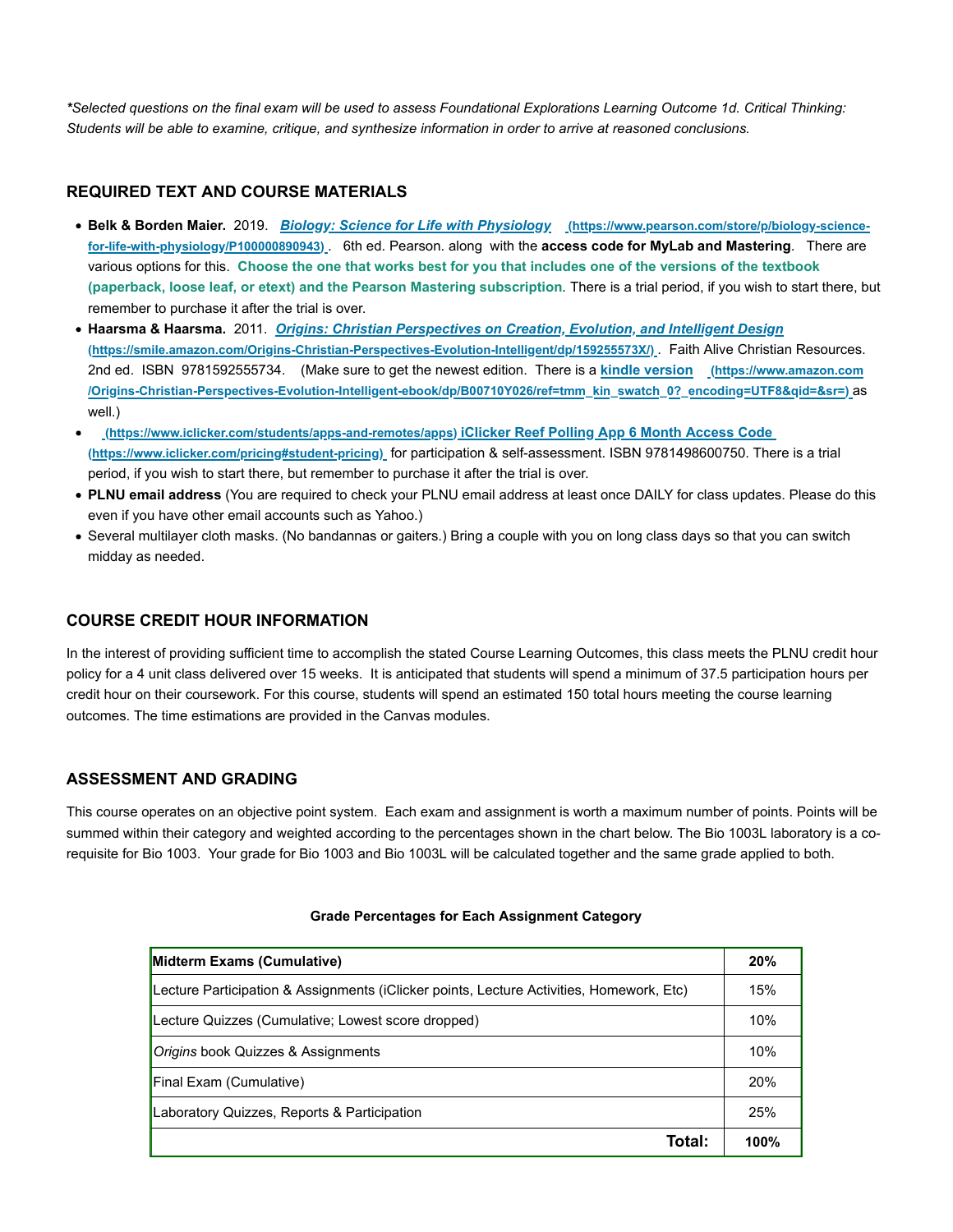Student grades will be posted in Canvas. It is important to **read the comments** posted in the grade book or attached to an assignment as these comments are intended to help students improve their work. Perfect attendance, punctuality, class participation, and respectful behavior towards fellow students and the instructor throughout the semester will be looked upon highly and taken into account for borderline grades. Final grades will be posted within one week of the end of the class. Grades will be based on the following:

| A  |        |             | в     | С    |       | D  |       |   |              |
|----|--------|-------------|-------|------|-------|----|-------|---|--------------|
| A  | 93-100 | B+<br>87-89 |       | $C+$ | 77-79 | D+ | 67-69 | F | Less than 59 |
| А- | 90-92  | В<br>83-86  |       | C    | 73-76 | D  | 63-66 |   |              |
|    |        | B-          | 80-82 | $C-$ | 70-72 | D- | 60-62 |   |              |

#### **Standard Grade Scale Based on Percentages**

## **COURSE SCHEDULE AND ASSIGNMENTS**

**Note:** Please use the Syllabus link in the left Canvas navigation pane to see a schedule of all assignments and their due dates. Please update your calendar now with the due dates for all major quizzes, exams, and assignments.

#### **CANVAS NAVIGATION RULES**

Canvas is your complete detailed guide for progressing through the course. Each week is a module that should be completed starting with the first item in the module, and moving in order sequentially through the rest of the assignments. Do NOT skip around or complete assignments out of order. **Please do NOT navigate by the Canvas To Do List or Calendar, which do not show all of the assignments within a module.** Each assignment/lecture builds on the previous assignments, and all are designed to enhance learning. **You will earn higher grades by moving through modules in the order presented in Canvas.** Students who jump around within the module do not do as well and often feel very confused about the material.

# **EXAMS AND QUIZZES**

Students are expected to take the exams **on the day scheduled** unless they have a valid university-approved excuse cleared by me no later than the Friday preceding the exam. If there is an approved conflict you will be expected to take the exam **prior** to the scheduled time. Makeup exams may not be the same as the original and will generally be more difficult in nature. Unexcused misses will result in a zero grade.

**All exams and quizzes are cumulative**, and are typically all multiple choice. I will supply chapter study guides on Canvas for each exam, which will aid in directing (but should not limit) your study efforts. You will be allowed to drop your lowest quiz score, but all exams count towards the final grade.

**FINAL EXAMINATION POLICY** - Successful completion of this class requires taking the final examination **on its scheduled day (Pacific Time)**. The final examination schedule is posted on the **Class Schedules (http://www.pointloma.edu/experience/academics /class-schedules)** site, and is listed on the first page of this syllabus. NO requests for early examinations or alternative days will be approved. Please mark the date of the final exam on your calendar today!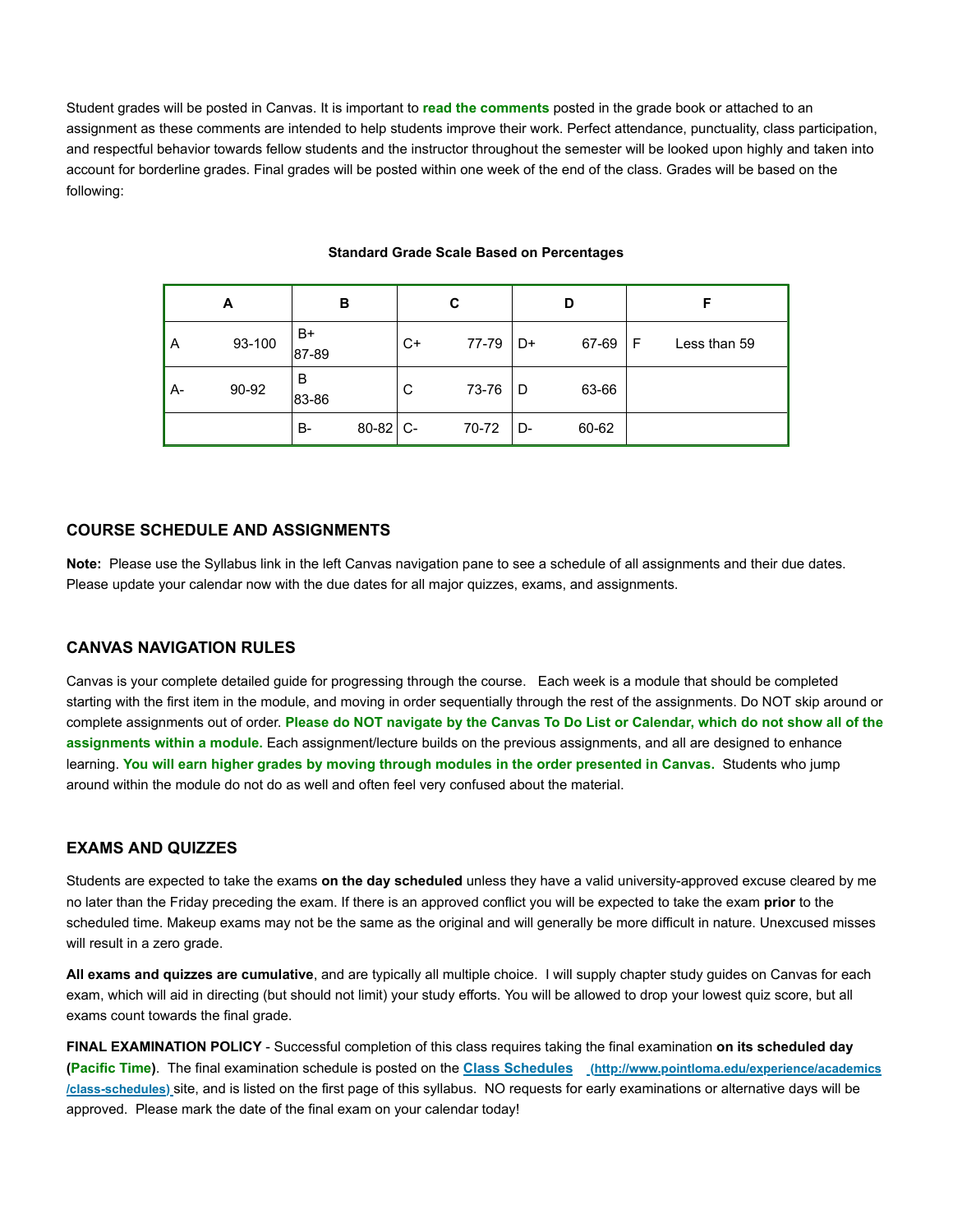# **WRITTEN ASSIGNMENTS AND INCOMPLETE OR LATE ASSIGNMENTS**

Please note that ALL written assignments, such as lab reports, must contain PROPER, FULL sentences, and legibility, proper spelling and grammar are a must. Where possible, assignments should be typed. This is part of functioning as a professional. All assignments are to be **submitted/turned in by the beginning of the class session when they are due**—including assignments posted in Canvas.

# **LABORATORY ASSIGNMENTS**

Participation in laboratory experiments is **mandatory**, and **laboratory partners should each contribute equally to the required work for each lab assignment.** You are expected to **stay for the entire scheduled laboratory period until dismissed** by the instructor. We will often have a closing discussion towards the end of class. If you are late or do not stay for the entire lab period you will NOT get credit for missed portions of the lab reports, lab discussions or lab quizzes (can occur at the beginning, middle, or end of lab). Most often, laboratory reports are finished within the laboratory session and should be turned in at the end of that session, unless you are otherwise instructed by your laboratory professor. On occasion, you may be asked to work on a part of your lab work as pre-lab or post-lab homework.

# *ORIGINS* **BOOK ASSIGNMENTS**

Throughout the semester, you will be assigned chapter readings and homework from the Haarsma & Haarsma book, *Origins: Christian Perspectives on Creation, Evolution, and Intelligent Design*. We will have some class discussions about this book. It is a well-written sensitive book about how science, particularly evolution, and faith can both be blessings to Christians. There will be one in-depth, open book quiz about this reading, during which you can use your homework and the book for reference, and you will be held responsible for the content on exams as well. I greatly encourage you to be faithful in reading this book, which will be a wonderful spiritual compliment to our discussions of scientific theories.

# **PLNU ATTENDANCE AND PARTICIPATION POLICY**

Regular and punctual attendance at all **synchronous** class sessions (**Pacific Time**) is considered essential to optimum academic achievement. If the student is absent for more than 10 percent of class sessions (virtual or face-to-face), the faculty member will issue a written warning of de-enrollment. If the absences exceed 20 percent, the student may be de-enrolled without notice until the university drop date or, after that date, receive the appropriate grade for their work and participation. In some courses, a portion of the credit hour content will be delivered **asynchronously** and attendance will be determined by submitting the assignments by the posted due dates. See **Academic Policies (https://catalog.pointloma.edu/content.php?catoid=46&navoid=2650#Class\_Attendance)** in the Undergraduate Academic Catalog. If absences exceed these limits but are due to university excused health issues, an exception will be granted.

#### **Asynchronous Attendance/Participation Definition**

A day of attendance in asynchronous content is determined as contributing a substantive note, assignment, discussion, or submission by the posted due date. Failure to meet these standards will result in an absence for that day. Instructors will determine how many asynchronous attendance days are required each week.

#### **Biology 1003 Attendance/Participation Policies**

The following policies are specific to Biology 1003. **I use iClicker Reef App for participation points and for real-time assessment for both you and me. Students who arrive to class on time will receive an extra credit point when clicking in at the beginning of class.** Clicking at least once during the lecture or lab session will show that you were present at least for that portion of the class. It is your responsibility to sign into the Reef App when entering the class and to participate fully in the class to receive credit for both participation and attendance.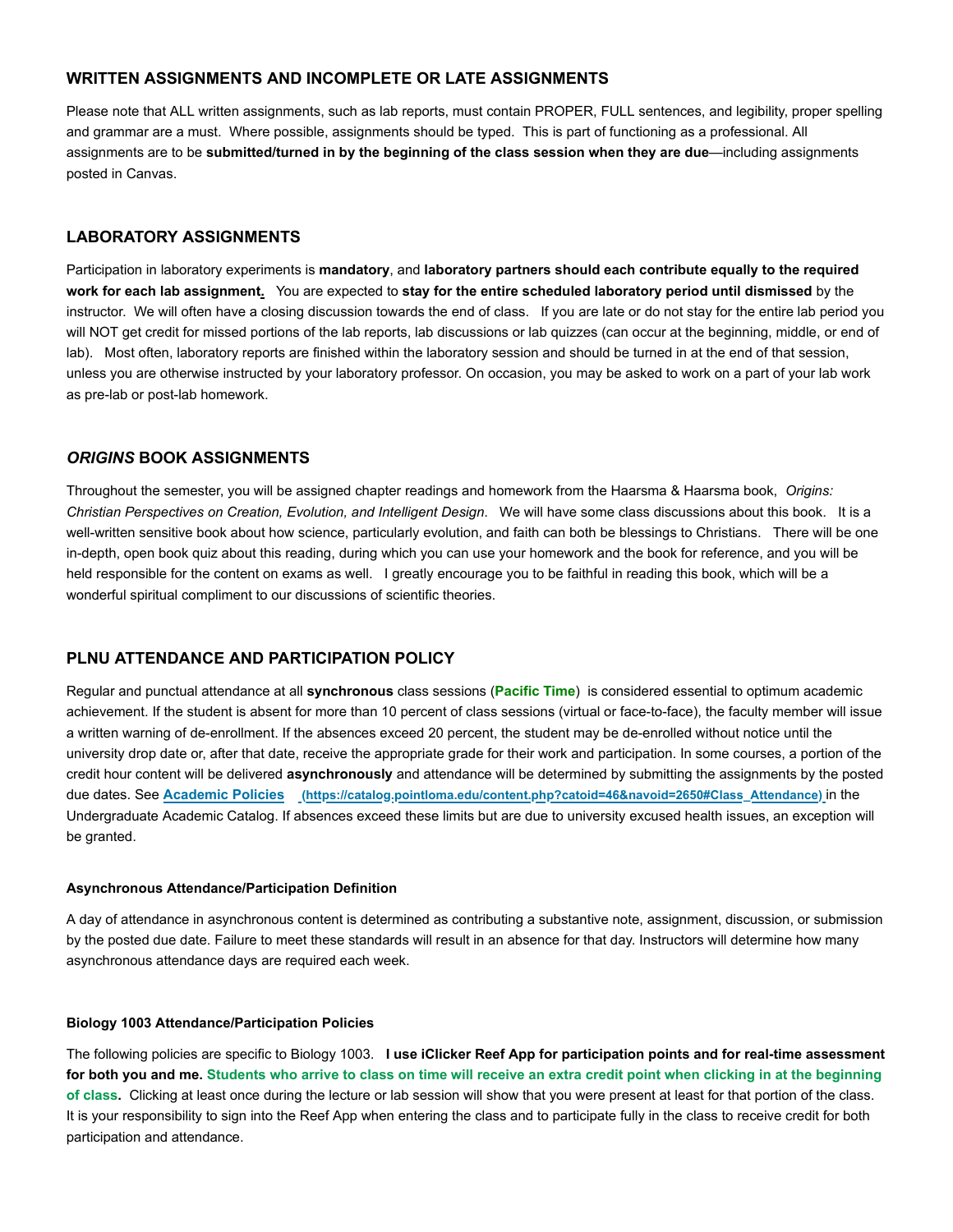I lecture in a semi-discussion style manner. Thus, I hope that everyone will be willing to participate in the discussion through small group activities, and asking and answering questions. I realize that this is a large class, and therefore it is hard to directly participate all the time, particularly if you tend to be shy. Thus, I am requiring the iClicker Reef App and will have questions throughout the course that you must answer using this app. **Generally I am looking for thought and participation.** You will receive 1 point participation credit each time you answer the iClicker questions, regardless of whether or not you give the correct answer. However, to encourage thoughtful active learning, I will give 0.5 extra credit points for correct answers. You should read assigned readings before lecture so that you can participate effectively, to be able to answer iClicker questions that may be based on the reading, and for your own learning benefit. It has been demonstrated numerous times and in numerous ways, that reading ahead of attending the lecture greatly enhances your understanding of the material, even if you didn't understand everything as you were reading it. Everyone must have their own iClicker Reef App account registered with your student ID number. **(http://www.iclicker.com/Products /iclicker2/)**

**You should arrive to class on time (Pacific Time), whether in person or virtually!!** Tardiness is extremely disruptive and disrespectful to both the instructor and your fellow students. **Please be respectful! Full attendance on any day assumes that you are present for the whole class. Please follow all Netiquette (https://canvas.pointloma.edu/courses/54861/pages/netiquetteguidelines) rules.** Certain absences may be excused, but must be discussed with me ahead of time or require a doctor's or Wellness Center note. Lab absences cannot be made up unless previously arranged. It highly benefits your grade to attend all lectures and labs and to be on time!!!

**In order to create the best learning environment possible, the mutual respect and willing participation of every student is essential.** All students should work in groups when asked to do so. In lecture, you may be asked to work in groups of your choice, or I may assign groups. In lab, I often assign lab partners and groups. I may shuffle the groups on occasion during the semester. **You may be surprised how much you can learn from one another, especially from people who you may not have known previously and have a different background from you.**

#### **USE OF TECHNOLOGY**

In order to be successful in the online environment, you'll need to meet the minimum technology and system requirements; please refer to the **Technology and System Requirements (https://help.pointloma.edu/TDClient/1808/Portal/KB/ArticleDet?ID=108349)** information. Additionally, students are required to have **headphone speakers compatible with their computer available to use**. If a student is in need of technological resources please contact **student-tech-request@pointloma.edu (mailto:student-techrequest@pointloma.edu)** .

Problems with technology do not relieve you of the responsibility of participating, turning in your assignments, or completing your classwork.

**Unauthorized** use of a cell phones or any other electronic device during class on any assignment, and especially on quizzes or exams, is grounds for failure of that assignment. **Please, NO texting during class or lab**, as it distracts both you and the people working with you on group activities.

# **PLNU COPYRIGHT POLICY**

Point Loma Nazarene University, as a non-profit educational institution, is entitled by law to use materials protected by the US Copyright Act for classroom education. Any use of those materials outside the class may violate the law.

# **PLNU ACADEMIC HONESTY POLICY**

**Students should demonstrate academic honesty by doing original work and by giving appropriate credit to the ideas of others.** Academic dishonesty is the act of presenting information, ideas, and/or concepts as one's own when in reality they are the results of another person's creativity and effort. A faculty member who believes a situation involving academic dishonesty has been detected may assign a failing grade for that assignment or examination, or, depending on the seriousness of the offense, for the course. Faculty should follow, and students may appeal, using the procedure in the university Catalog. See **Academic Policies (https://catalog.pointloma.edu/content.php?catoid=41&navoid=2435#Academic\_Honesty)** for definitions of kinds of academic dishonesty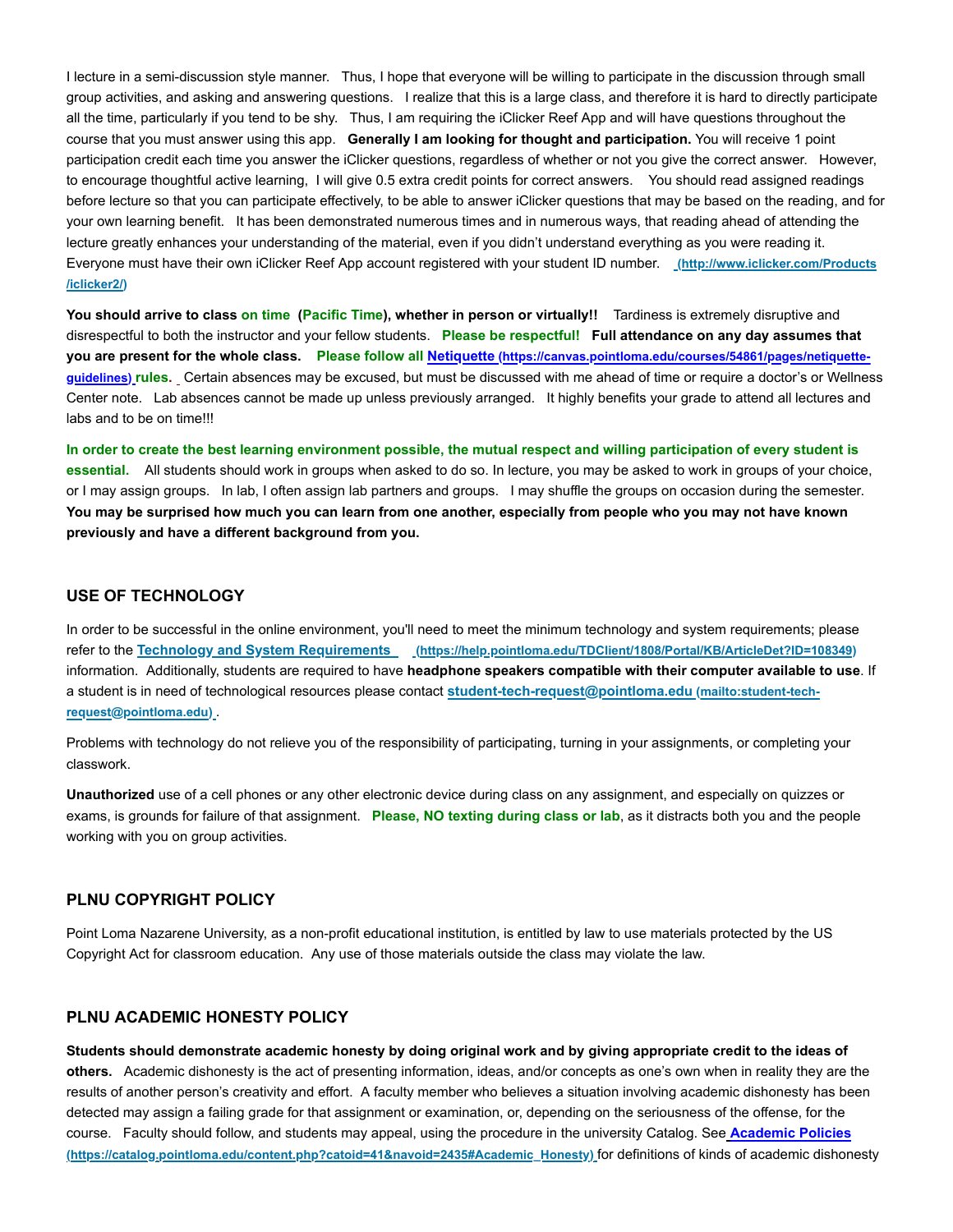and for further policy information.

The Point Loma Nazarene University community holds the highest standards of honesty and integrity in all aspects of university life. **Any violation of the university's commitment is a serious affront to the very nature of Point Loma's mission and purpose.**  Violations of university academic honesty include cheating, plagiarism, falsification, aiding the academic dishonesty of others, or malicious misuse of university resources.

**NOTE:** Violations of academic honesty also **include using notes or any other materials from previous offerings of this course, providing course materials from this semester to future students of this course, copying from or providing to other students any portion of course assignments (sharing files), signing in for class (via a sign-in sheet or iClicker) under a name other than your own, using another student's iClicker for them, or allowing other students to use your iClicker for you.**

We will do a lot of group work in this class, and I encourage you to learn from the diversity of your classrooms. **However, when you work together, each member of the group should be contributing to the final product, and each person must hand in their own homework.** Each assignment must be written in your own words, and no electronic files should be exchanged. Work together, contribute to the final product, and don't copy someone else's work.

Although this is a Christian institution and one would hope that there are no instances of academic dishonesty, **this class has a zero tolerance policy for academic dishonesty.** Cheating or plagiarizing will result in an automatic failure of the assignment and referral to the Dean of Academic Affairs. In addition, if you use someone else's ideas, you will not get the benefit of figuring the assignment out on your own, which will greatly decrease your chance of success on the exams. Talking with a neighbor or using a cell phone during an exam or quiz is not allowed and may result in a zero grade for that assignment.

# **PLNU ACADEMIC ACCOMMODATIONS POLICY**

While all students are expected to meet the minimum standards for completion of this course as established by the instructor, students with disabilities may require academic adjustments, modifications or auxiliary aids/services. At Point Loma Nazarene University (PLNU), these students are requested to register with the Disability Resource Center (DRC), located in the Bond Academic Center. (**DRC@pointloma.edu (mailto:DRC@pointloma.edu)** or 619-849-2486). The DRC's policies and procedures for assisting such students in the development of an appropriate academic adjustment plan (AP) allows PLNU to comply with Section 504 of the Rehabilitation Act and the Americans with Disabilities Act. Section 504 (a) prohibits discrimination against students with special needs and guarantees all qualified students equal access to and benefits of PLNU programs and activities. After the student files the required documentation, the DRC, in conjunction with the student, will develop an AP to meet that student's specific learning needs. The DRC will thereafter email the student's AP to all faculty who teach courses in which the student is enrolled each semester. The AP must be implemented in all such courses.

If students do not wish to avail themselves of some or all of the elements of their AP in a particular course, it is the responsibility of those students to notify their professor in that course. PLNU highly recommends that DRC students speak with their professors during the first two weeks of each semester about the applicability of their AP in that particular course and/or if they do not desire to take advantage of some or all of the elements of their AP in that course.

# **STATE AUTHORIZATION**

State authorization is a formal determination by a state that Point Loma Nazarene University is approved to conduct activities regulated by that state. In certain states outside California, Point Loma Nazarene University is not authorized to enroll online (distance education) students. If a student moves to another state after admission to the program and/or enrollment in an online course, continuation within the program and/or course will depend on whether Point Loma Nazarene University is authorized to offer distance education courses in that state. It is the student's responsibility to notify the institution of any change in his or her physical location. Refer to the map on **State Authorization (https://www.pointloma.edu/offices/office-institutional-effectiveness-research/disclosures)** to view which states allow online (distance education) outside of California.

## **SPIRITUAL CARE**

Please be aware PLNU strives to be a place where you grow as whole persons. To this end, we provide resources for our students to